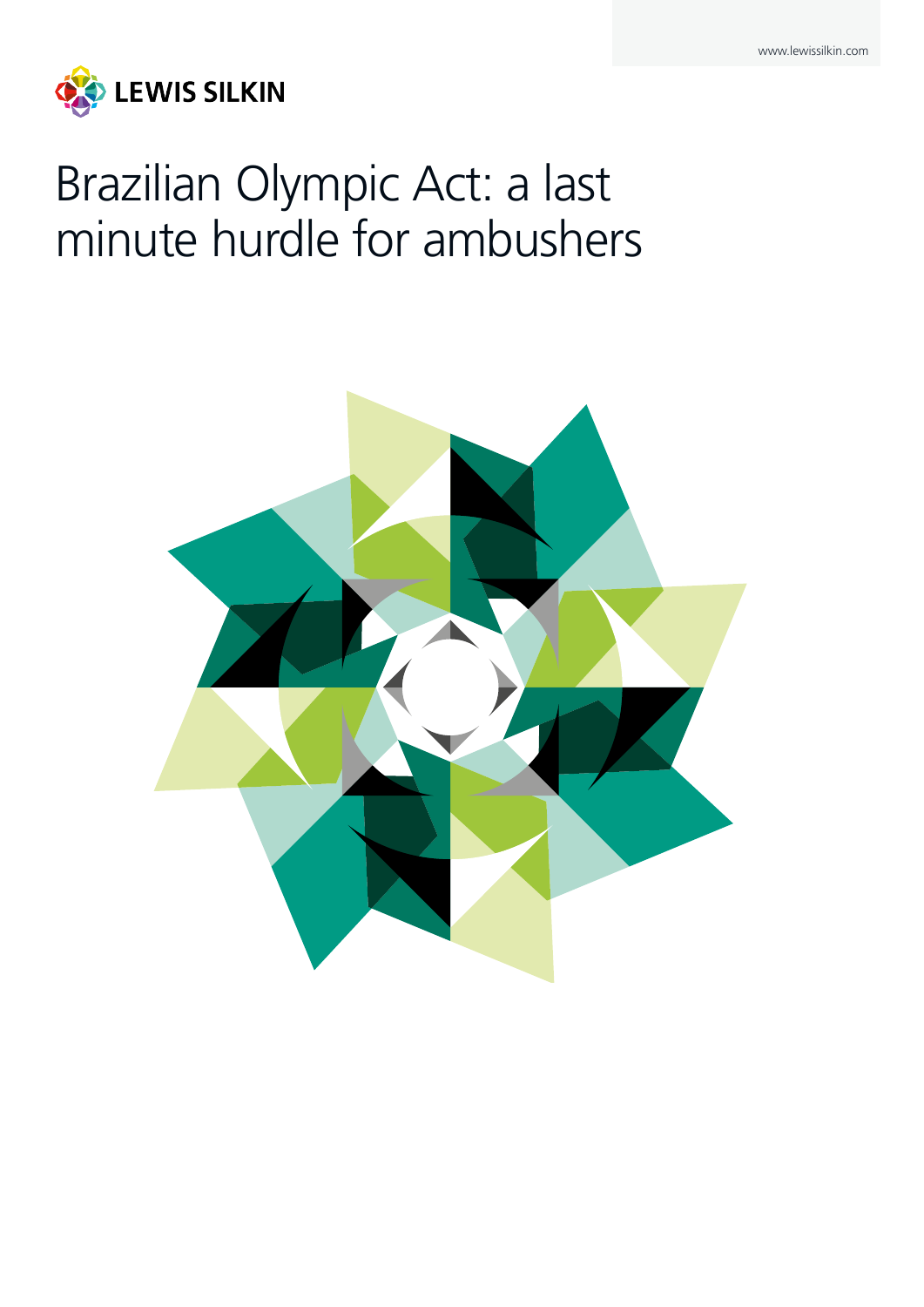

With the Rio Olympic Games just around the corner, there have been concerns about the country's readiness to play host to the competition. its athletes and scores of fans. Issues around stadium safety and anti-doping policies have been at the forefront of the debate, but there has also been, until very recently, a distinct lack of clarity for brands and sponsors planning marketing activities in Brazil in the lead up to the Games.

We are all hoping that a classic festival-style Opening Ceremony on August 5th will kick off two weeks of incredible sport and that all the recent negative headlines will quickly fade from memory.

But the Rio 2016 organising committee have certainly cut it fine in many regards, including in addressing the perennial thorn in the Olympic side – ambush marketing. Whereas, ahead of the London 2012 Games, the UK government enacted legislation six years in advance to prevent ambush at the Games, similar legislation in Brazil, the "Rio Olympic Act" only took effect in May 2016, to little or no fanfare. There was no official press release and no guidelines issued. At the date of writing, the most [readily available official guide](https://www.rio2016.com/sites/default/files/users/flavio/brand_protection_guideline_for_advertising_market.pdf) to brand protection at the 2016 Games is dated January 2014 and doesn't reflect the new legislation.

This article seeks to give international businesses planning on marketing their brands in Brazil in the next few weeks an oversight of the new Brazilian legislation.

## **Summary**

Essentially, the new Rio Olympic Act does three key things:

- It provides for **special protection for various Olympic and Paralympic marks,** including the emblems, flags and mottoes of the IOC, IPC and Rio 2016, and the official Games mascots and torches, as well as terminology such as "Rio 2016".
- It **prohibits ambush by association** this includes the promotion of products or services in a way which creates an unauthorised direct or indirect association with the Games, inducing consumers to believe that products or services are approved by the organisers of the Games.
- It prohibits **ambush by intrusion** this involves the act of direct marketing within the Games' locales without authorisation or exemption. For example, displaying unauthorised trademarks in stadia or carrying out other promotional activities in nearby areas without permission.

The Rio Olympic Act is very similar to that which was in place for the Brazil 2014 World Cup, and is supplemented by other legislation, such as the Pele Act (which offers broad protection to names and symbols of Brazilian sports associations and athletes) and the Consumer Protection Code (which prohibits misleading or abusive advertising in Brazil).

In practice, the special protection afforded by the Rio Olympic Act to Games related marks doesn't add a great deal to existing protection - so instead we'll focus on the anti-ambush marketing provisions.

#### **Ambush by association**

Ambush by association is defined in article 19 of the Rio Olympic Act as the practice of promoting *"trademarks, products or services, for the purpose of obtaining economic or advertising advantages, through direct or indirect association with the Games, without the authorisation of the organising entities, inducing third parties to believe that such trademarks, products or services are approved, authorised or endorsed by the organising entities."* It also covers the unauthorised use of Games tickets, invitations or accreditation in connection with advertising in order to obtain economic or advertising advantage.

#### **Ambush by intrusion**

Ambush by intrusion, meanwhile, is defined in Article 20 of the Rio Olympic Act. Essentially it prohibits the display of any advertising (including branding, products or services) or carrying out promotional activities without the authorisation of the organisers where this attracts *"public attention at the official sites in any way, in order to obtain economic or advertising advantage."* As such billboard advertising, distribution of products, consumer 'experiential' advertising, and advertising on vehicles in areas around the official sites (i.e. the venues and villages etc.) will be prohibited.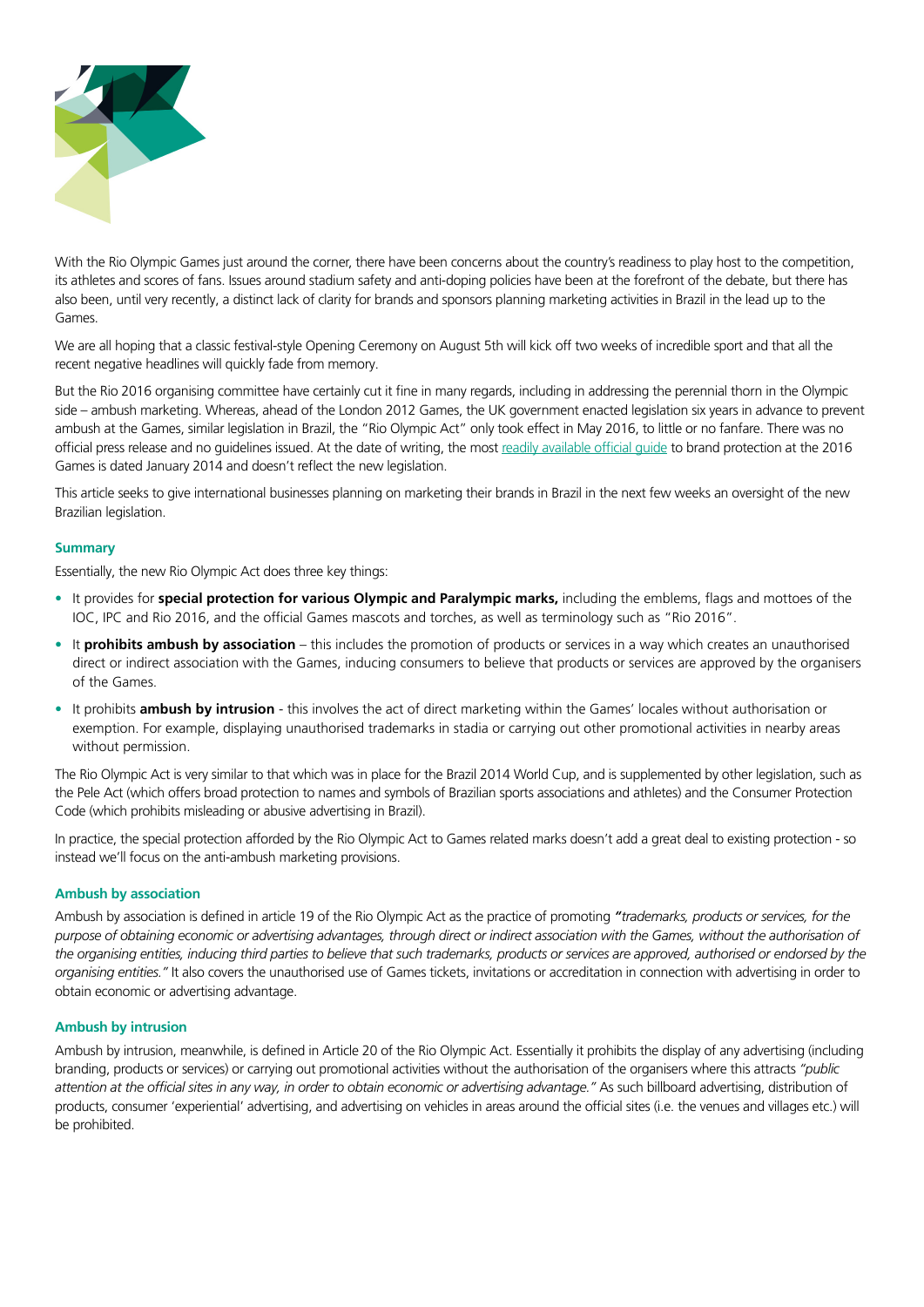

The areas around "official sites" in which advertising is reserved exclusively for authorised sponsors (subject to exceptions for existing businesses) is determined by relevant District and Municipal authorities. In Rio, the relevant municipal decree provides that this area includes the official sites and areas next to them, together with areas of "Olympic Visual Protection". Unlike the regulations which introduced similar 'clean' zones for London 2012, there are no maps delineating the areas and there is an apparent lack of clarity as to how far the areas will extend. We can assume they will be wider than in London; and it does seem clear that all aerial advertising across the city of Rio will be prohibited during the Games.

## **Sanctions**

The Rio Olympic Act appears to be comparatively hard-line in its approach to punishing ambush marketers. The equivalent provision preventing ambush by association in the UK for London 2012, for example, only created civil sanctions enforceable by the London 2012 organising Committee. Under Brazil's new legislation, ambush by association is a criminal offence. Further, anyone who suffers damage, including loss of profit, can apparently bring a civil claim. This could in theory include a competing sponsor whose rights are undermined.

Ambush by intrusion is also a criminal offence (as it was in London in 2012, albeit no prosecutions were brought).

Both ambush offences for Rio 2016 are punishable by three months to one year detention or a fine. The fine, though not anticipated to be substantial, will be defined by the judge according to the provisions of the Brazilian Criminal Code at the time of enforcement.

## **The home straight**

Although little has been communicated about the recent Rio Olympic Act and there remains uncertainly around, for example, where the prohibition on ambush by intrusion will apply, brands thinking of taking advantage of the excitement of the Games in Brazil need to be alert to the risks. It is yet to be seen how rigorous enforcement will be, but given the criminal offences created, and the breadth of how ambush marketing is defined, brands would be advised to exercise caution.

It is worth reflecting on how global online and social media marketing could be impacted by Brazil's Rio Olympic Act. Although you would anticipate enforcement to focus on activities taking place directly in Brazil and targeting Brazilian consumers, there's nothing to suggest that brands undertaking global ambush campaigns over social media or online would not be guilty of the ambush by association offence. As such, senior brand executives heading to Rio to enjoy some sport, might want to double check that their global online marketing campaigns will not land them in trouble, and even potentially jail!

In reality we suspect that criminal action will be reserved for the most blatant and brazen forms of ambush marketing, and that any action will focus on major competitors of official sponsors. The desire of the organisers to avoid negative headlines (and deny ambushers the media exposure they may crave) means that the full force of the Rio Olympic Act may not be felt. However, given the gravity of available sanctions, brands and their executives may feel that this is a tightrope (or should we say balance beam) which is too risky to walk.

## **For further information on this subject please contact:**

**Alex Kelham** Head of Sports Business Group **T** + 44 (0) 20 7074 8211 alex.kelham@lewissilkin.com

# **Vitor Castro**

Qualified Brazilian Lawyer currently seconded to Lewis Silkin **T** + 44 (0) 20 7074 8064 vitor.castro@lewissilkin.com **Find out more** 

VEIRANO

twitter.com/LewisSilkin

**in** linkedin.com/company/lewis-silkin